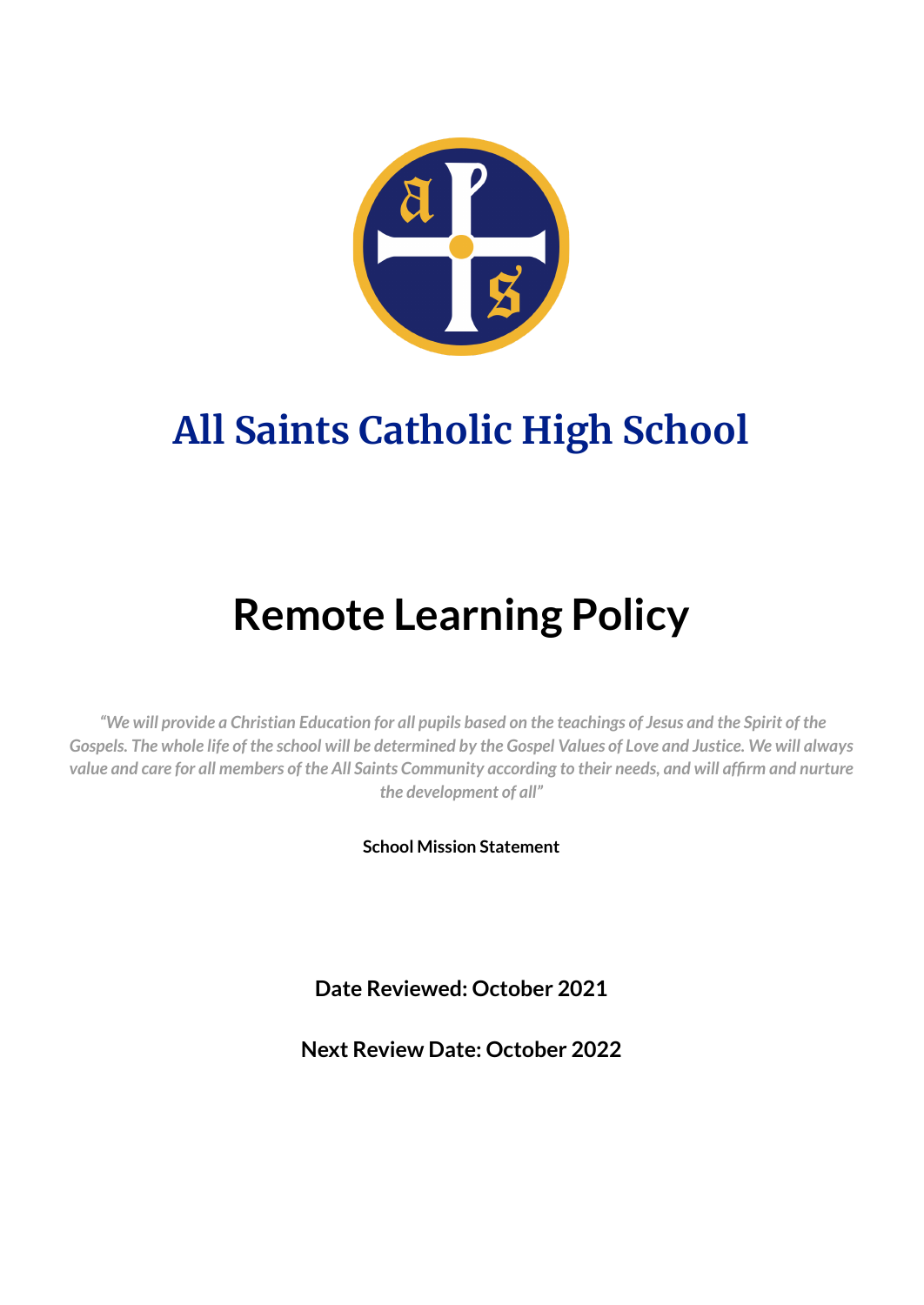# **Statement of Intent**

At All Saints Catholic High School, we understand the need to continually deliver high quality education, including during periods of remote learning – whether for an individual pupil or many. We recognise the importance of maintaining high expectations in all areas of school life and ensuring that all pupils have access to the learning resources and support they need to succeed.

Through the implementation of this policy, we aim to address the key concerns associated with remote learning, such as online safety, access to educational resources, data protection, and safeguarding. This policy aims to:

- Minimise the disruption to pupils' education and the delivery of the curriculum.
- Ensure provision is in place so that all pupils have access to high quality learning resources.
- Protect pupils from the risks associated with using devices connected to the internet.
- Ensure staff, parent, and pupil data remains secure and is not lost or misused.
- Ensure robust safeguarding measures continue to be in effect during the period of remote learning.
- Ensure all pupils have the provision they need to complete their work to the best of their ability, and to remain happy, healthy, and supported during periods of remote learning.

Signed by:

Headteacher Date:

Chair of governors Date: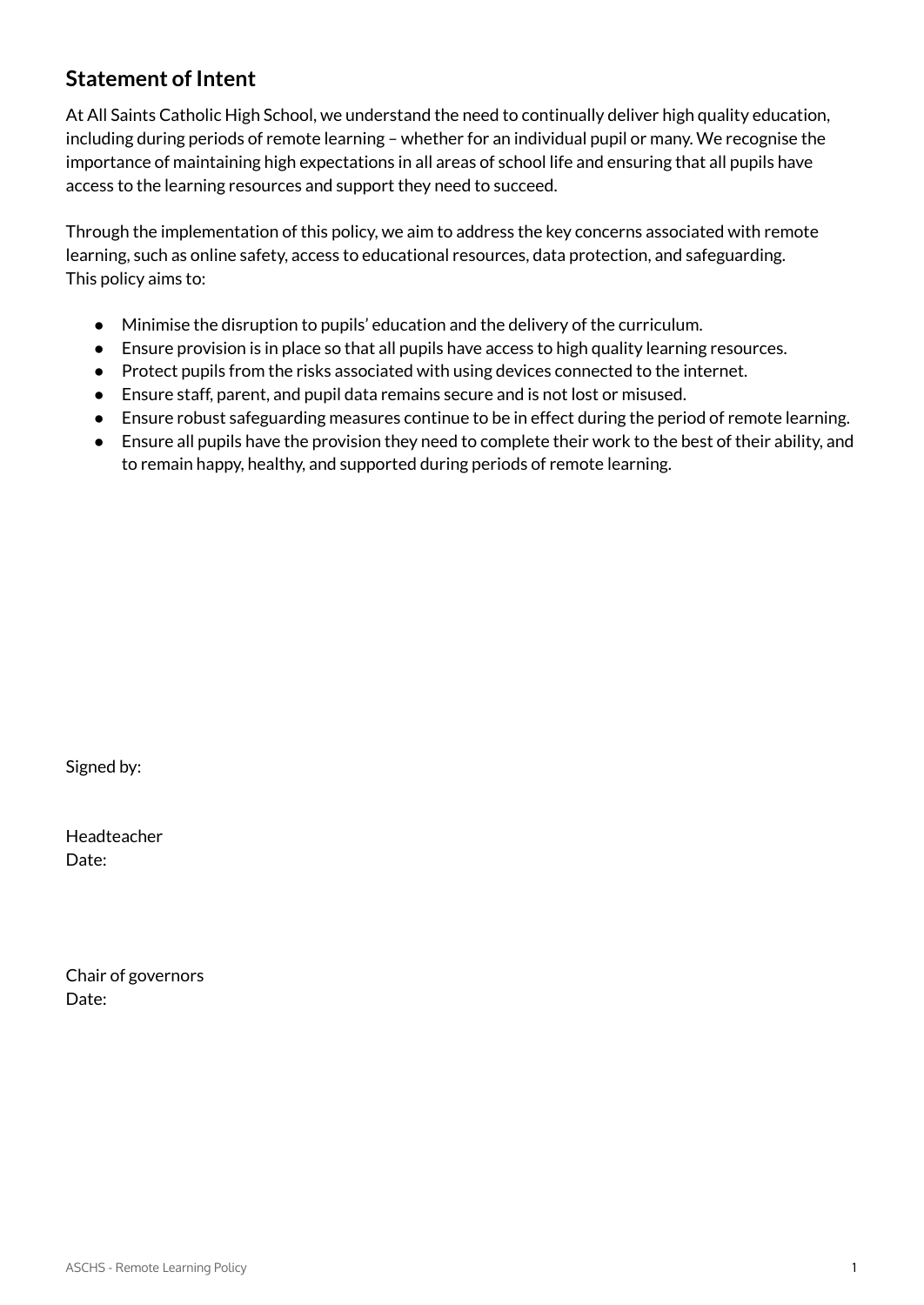# **Legal Framework**

This policy has due regard to all relevant legislation and statutory guidance including, but not limited to, the following:

- Equality Act 2010
- Education Act 2004
- The General Data Protection Regulation (GDPR)
- Data Protection Act 2018

This policy has due regard to national guidance including, but not limited to, the following:

- DfE (2020) 'Keeping children safe in education'
- DfE (2019) 'School attendance'
- DfE (2017) 'Special educational needs and disability code of practice: 0 to 25 years'
- DfE (2018) 'Health and safety: responsibilities and duties for schools'
- DfE (2018) 'Health and safety for school children'
- DfE (2016) 'Children missing education'

This policy operates in conjunction with other school policies: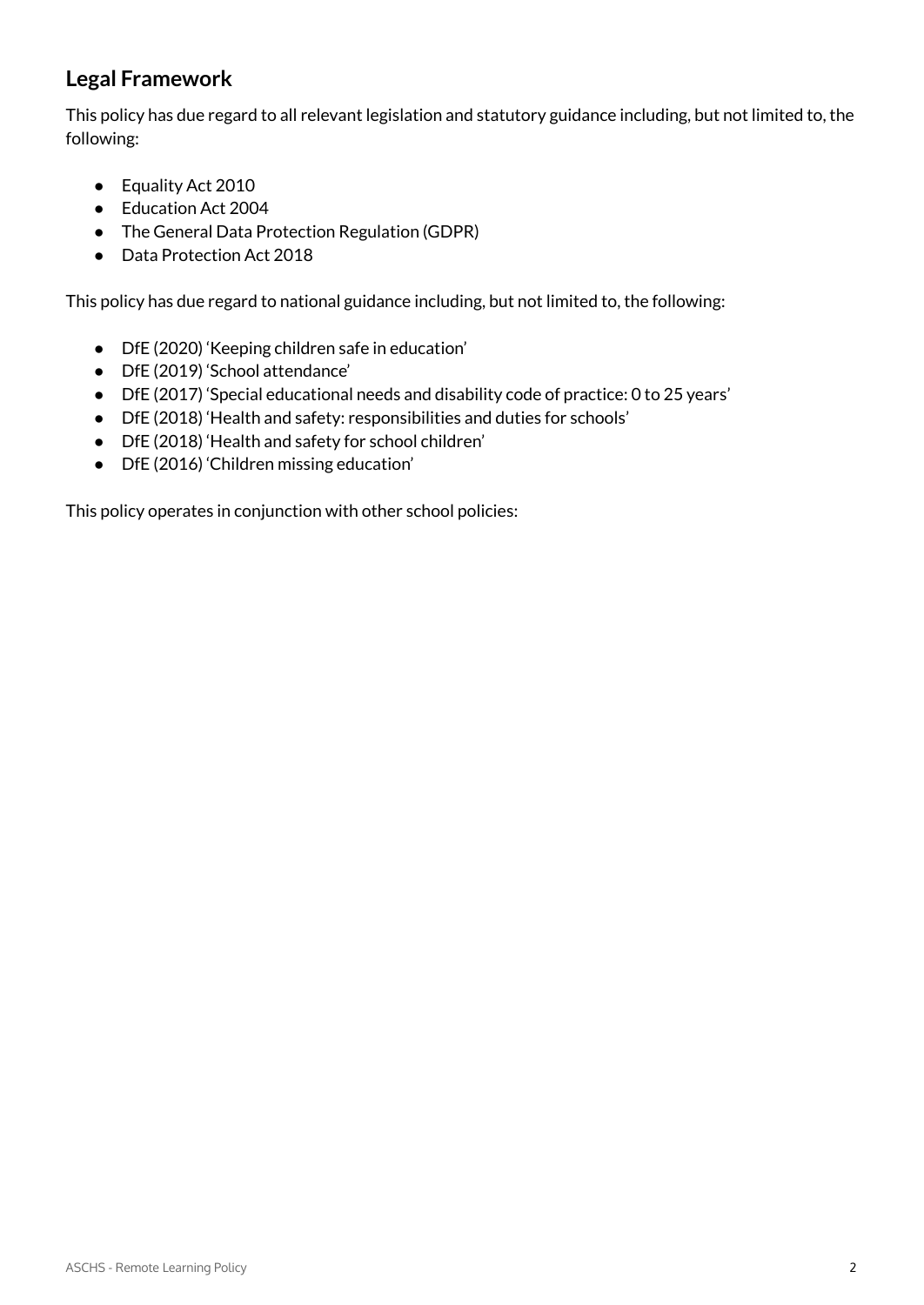# **Roles and Responsibilities**

## **The governing board is responsible for:**

- Ensuring that the school has robust risk management procedures in place.
- Ensuring that the school has a business continuity plan in place, where required.
- Evaluating the effectiveness of the school's remote learning arrangements.

#### **The headteacher is responsible for:**

- Ensuring that staff, parents and pupils adhere to the relevant policies at all times.
- Ensuring that there are arrangements in place for identifying, evaluating, and managing the risks associated with remote learning.
- Ensuring that there are arrangements in place for monitoring incidents associated with remote learning.
- Overseeing that the school has the resources necessary to action the procedures in this policy.
- Reviewing the effectiveness of this policy on an annual basis and communicating any changes to staff, parents, and pupils.
- Arranging any additional training staff may be required to support pupils during the period of remote learning.
- Conducting reviews on a fortnightly basis of the remote learning arrangements to ensure pupils' education does not suffer.

## **The Safeguarding Lead is responsible for:**

- Ensuring that the relevant health and safety risk assessments are carried out within the agreed timeframes, in collaboration with the headteacher.
- Putting procedures and safe systems of learning into practice, which are designed to eliminate or reduce the risks associated with remote learning.
- Ensuring that pupils identified as being at risk are provided with necessary information and instruction, as required.
- Managing the effectiveness of health and safety measures through a robust system of reporting, investigating, and recording incidents.

## **The School Business Manager is responsible for:**

- Overseeing that all school-owned electronic devices used for remote learning have adequate anti-virus software and malware protection.
- Ensuring all staff, parents, and pupils are aware of the data protection principles outlined in the GDPR.
- Ensuring that all computer programs used for remote learning are compliant with the GDPR and the Data Protection Act 2018.
- Overseeing that any ICT equipment used for remote learning is resilient and can efficiently recover lost data.

## **The Safeguarding Lead is responsible for**

- Attending and arranging, where necessary, any safeguarding meetings that occur during the remote learning period.
- Liaising with the Network Manager to ensure that all technology used for remote learning is suitable for its purpose and will protect pupils online.
- Identifying vulnerable pupils who may be at risk if they are learning remotely.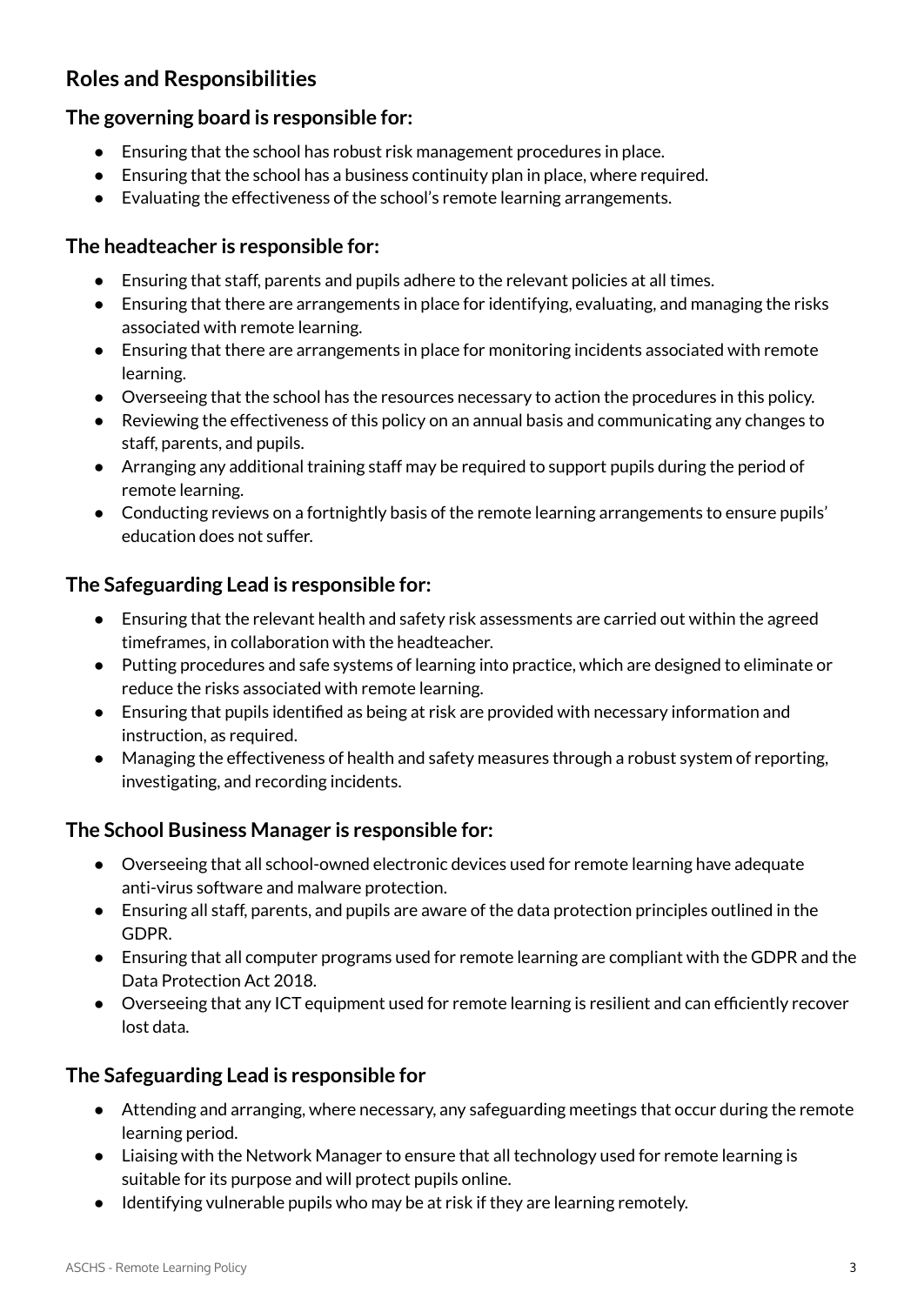- Ensuring that child protection plans are enforced while the pupil is learning remotely, and liaising with the headteacher and other organisations to make alternate arrangements for pupils who are at a high risk, where required.
- Identifying the level of support or intervention required while pupils learn remotely and ensuring appropriate measures are in place.
- Liaising with relevant individuals to ensure vulnerable pupils receive the support required during the period of remote working Ensuring all safeguarding incidents are adequately recorded and reported.

## **The SENCO and Assistant SENCO is responsible for:**

- Liaising with the ICT technicians to ensure that the technology used for remote learning is accessible to all pupils and that reasonable adjustments are made where required.
- Ensuring that pupils with EHC plans continue to have their needs met while learning remotely, and liaising with the headteacher and other organisations to make any alternate arrangements for pupils with EHC plans and IHPs.
- Identifying the level of support or intervention that is required while pupils with SEND learn remotely.
- Ensuring that the provision put in place for pupils with SEND is monitored for effectiveness throughout the duration of the remote learning period.

## **The Business Manager is responsible for:**

- Arranging the procurement of any equipment or technology required for staff to teach remotely and for pupils to learn from home.
- Ensuring value for money when arranging the procurement of equipment or technology.
- Ensuring that the school has adequate insurance to cover all remote working arrangements.

## **The IT Manager is responsible for:**

- Ensuring that all school-owned devices used for remote learning have suitable anti-virus software installed, have a secure connection, can recover lost work, and allow for audio and visual material to be recorded, where required.
- Ensuring that any programs or networks used for remote learning can effectively support a large number of users at one time, where required, e.g. undertaking 'stress' testing.
- Working with the SENCO to ensure that the equipment and technology used for learning remotely is accessible to all pupils and staff.

## **Staff members are responsible for:**

- Adhering to this policy at all times during periods of remote learning.
- Reporting any health and safety incidents to the health and safety officer and asking for guidance as appropriate.
- Reporting any safeguarding incidents to the DSL and asking for guidance as appropriate.
- Taking part in any training conducted to meet the requirements of this policy, including training on how to use the necessary electronic equipment and software.
- Reporting any dangers or potential dangers they identify, as well as any concerns they may have about remote learning, to the headteacher.
- Reporting any defects on school-owned equipment used for remote learning to the IT Manager.
- Adhering to the Staff Code of Conduct at all times.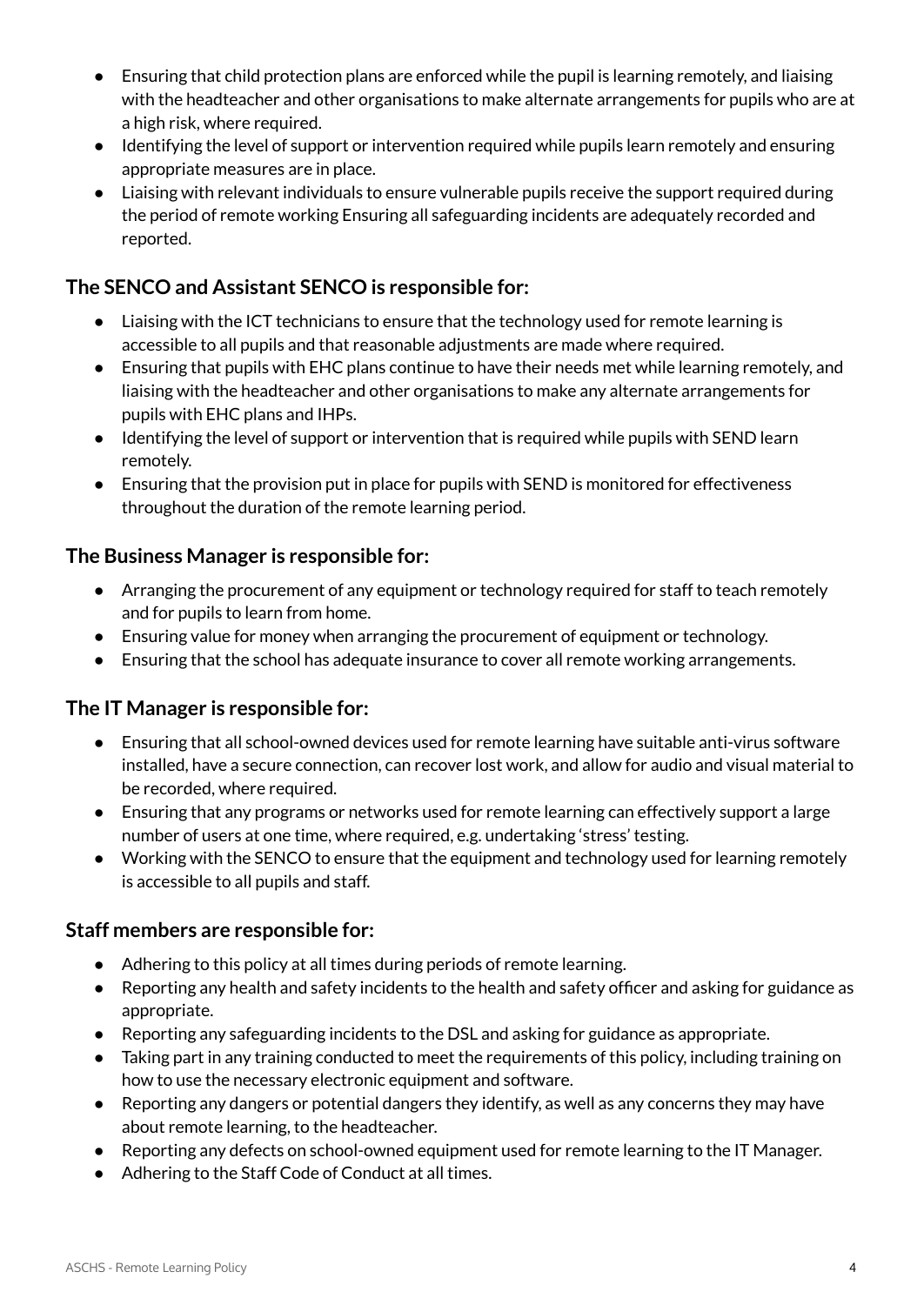#### **Parents are responsible for:**

- Adhering to this policy at all times during periods of remote learning.
- Ensuring their child is available to learn remotely at the times set out in the School Day and [Absence](#page-11-0) part of this policy, and that the schoolwork set is completed on time and to the best of their child's ability.
- Reporting any technical issues to the school as soon as possible.
- Ensuring that their child always has access to remote learning material during the times set out in the **School Day and [Absence](#page-11-0)** part of this policy.
- Reporting any absence in line with the terms set out in the School Day and [Absence](#page-11-0) part of this policy.
- Ensuring their child uses the equipment and technology used for remote learning as intended.

#### **Pupils are responsible for:**

- Adhering to this policy at all times during periods of remote learning.
- Ensuring they are available to learn remotely at the times set out in the School Day and [Absence](#page-11-0) part of this policy and that their schoolwork is completed on time and to the best of their ability.
- Reporting any technical issues to their teacher as soon as possible.
- Ensuring they have access to remote learning material and notifying a responsible adult if they do not have access.
- Notifying a responsible adult if they are feeling unwell or are unable to complete the schoolwork they have been set.
- Ensuring they use any equipment and technology for remote learning as intended.
- Adhering to the Behavioural Policy at all times.

## **Resources**

#### **Learning Materials**

The school will accept a range of different teaching methods during remote learning to help explain concepts and address misconceptions easily. For the purpose of providing remote learning, the school may make use of:

Google Classroom including:-

- Standard Google Classroom lessons
- Google Classroom Lessons including a screencastify element (pre recorded video or voice over lessons)
- Google Classroom lessons that include a Live an audio or video live Google Meet
- Email
- Current online learning portals
- Educational websites
- Reading tasks
- Live webinars

Teachers will review the DfE's list of online education resources and utilise these tools as necessary, in addition to existing resources.

Reasonable adjustments will be made to ensure that all pupils have access to the resources needed for effective remote learning.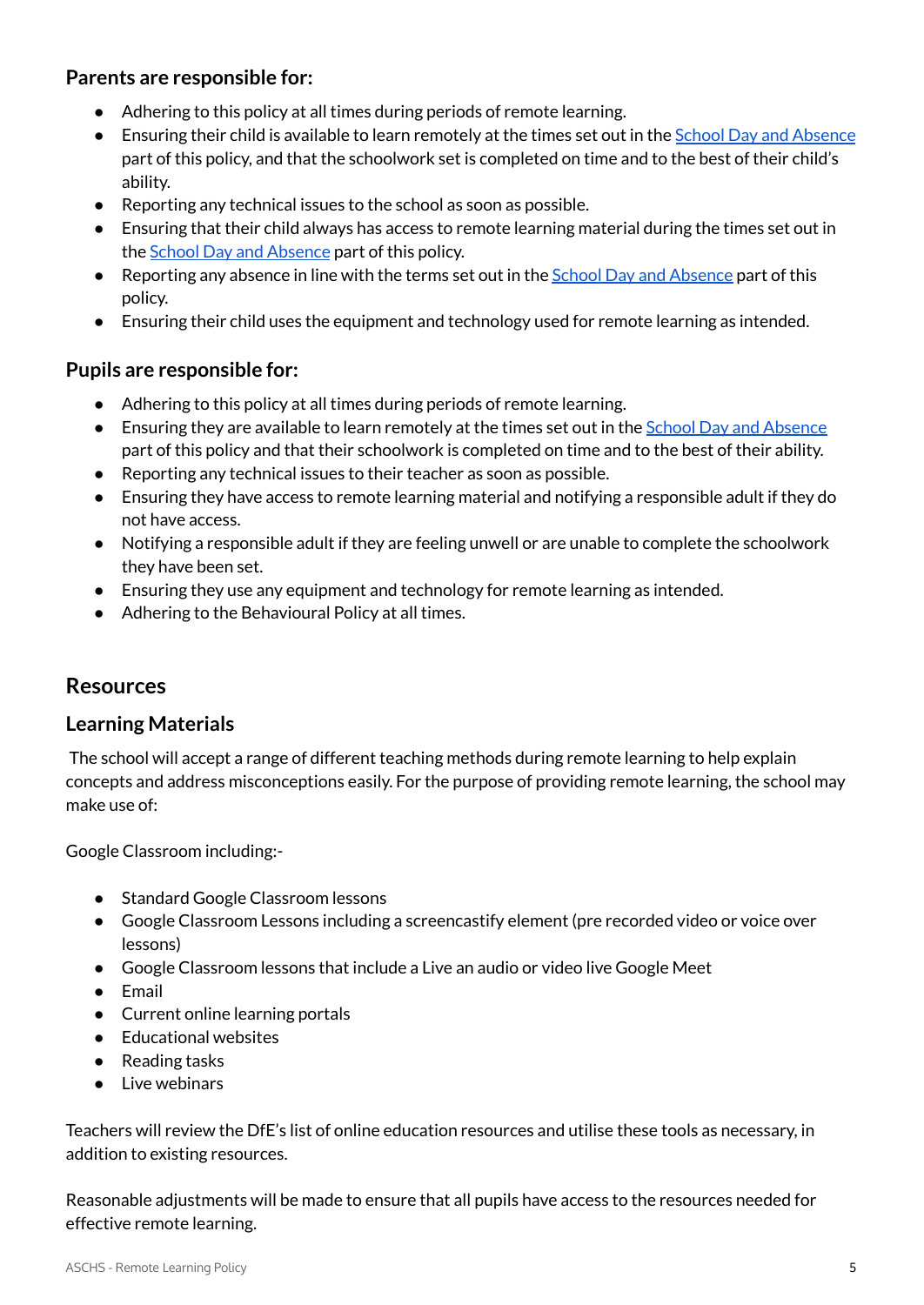Teachers will ensure the programmes chosen for online learning have a range of accessibility features, e.g. voice-to-text conversion, to support pupils with SEND.

Lesson plans will be adapted to ensure that the curriculum remains fully accessible and inclusive via remote learning.

The school will review the resources pupils have access to and adapt learning to account for all pupils' needs by using a range of different formats, e.g. providing work on PDFs which can easily be printed from a mobile device.

Work packs will be made available for pupils who do not have access to a printer – these packs can be collected from school or will be delivered to homes adhering to to our COVID risk management processes.

Teaching staff will liaise with the SENCO and other relevant members of staff to ensure all pupils remain fully supported for the duration of the remote learning period.

The SENCO will arrange additional support for pupils with SEND which will be unique to the individual's needs, e.g. via weekly phone calls.

Any issues with remote learning resources will be reported as soon as possible to the relevant member of staff.

Pupils will be required to use their own or family-owned equipment to access remote learning resources, unless the school agrees to provide or loan equipment, e.g. laptops.

For pupils who cannot access digital devices at home, the school will, where possible, apply for technology support through their LA.

Pupils and parents will be required to maintain the upkeep of any equipment they use to access remote learning resources.

Teaching staff will oversee academic progression for the duration of the remote learning period and will mark and provide feedback on work in line with the Marking And [Feedback](#page-10-0) part of this policy.

The arrangements for any 'live' classes, e.g. webinars, will be communicated via email no later than one day before the allotted time and kept to a reasonable length of no more than one hour per session.

The IT Support Team is not responsible for providing technical support for equipment that is not owned by the school.

## **Food provision**

The school will signpost parents via letter towards additional support for ensuring their children continue to receive the food they need, e.g. food banks.

Where applicable, the school may provide the following provision for pupils who receive FSM in the following formats:

● Keeping the school canteen open during lunchtimes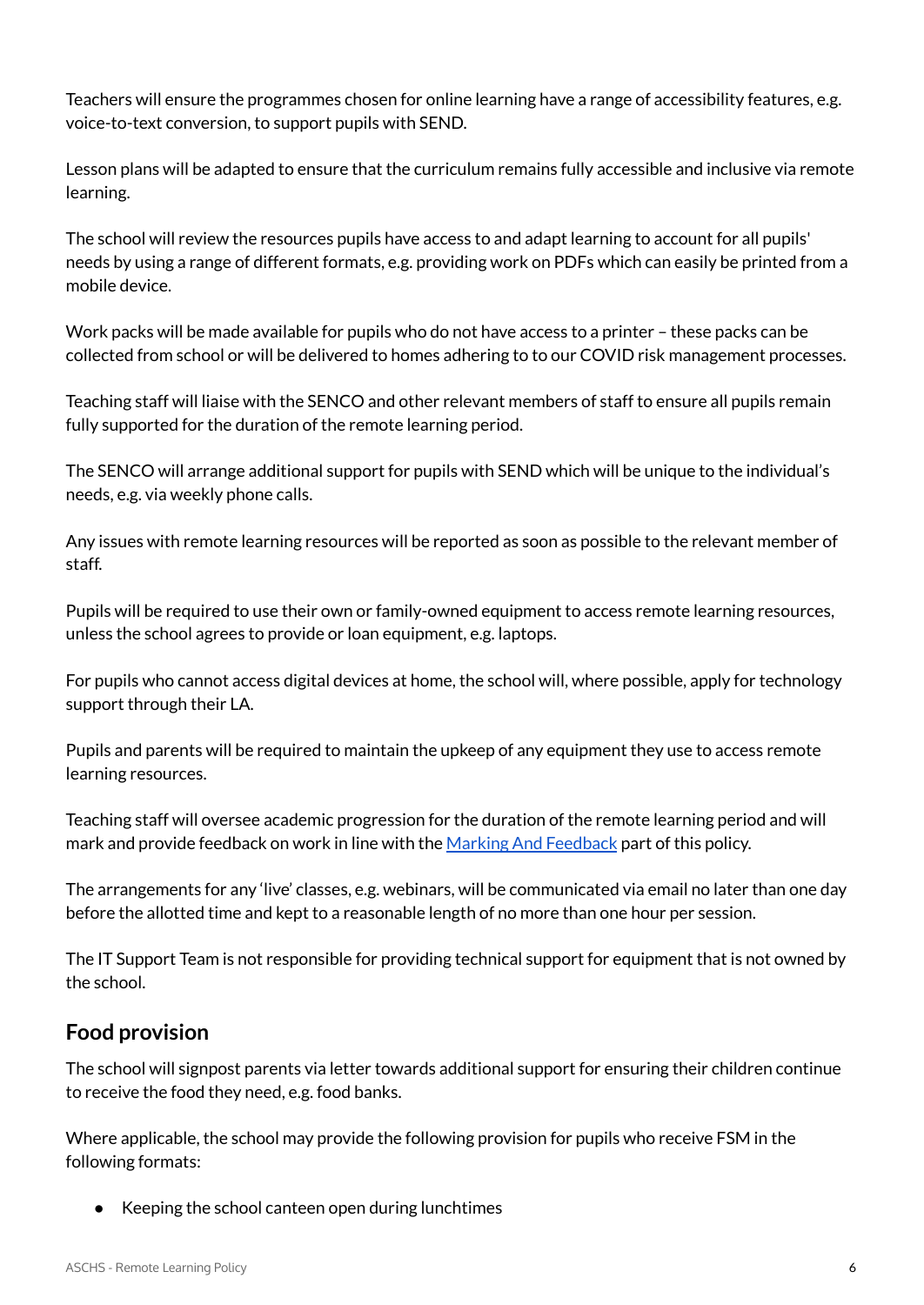- Making food hampers available for delivery or collection
- Providing vouchers to families

LA policy at the time of remote learning will be used to inform the format adopted by school

## **Costs and Expenses**

The school will not contribute to any household expenses incurred while pupils learn remotely, e.g. heating, lighting, or council tax.

The school will not reimburse any costs for travel between pupils' homes and the school premises.

The school will not reimburse any costs for childcare.

If a pupil is provided with school-owned equipment, the pupil and their parent will sign and adhere to the Technology Acceptable Use Agreement prior to commencing remote learning.

# **Online Safety**

This section of the policy will be enacted in conjunction with the school's Online Safety Policy.

Where possible, all interactions will be textual and public.

All staff and pupils using video communication must:

- Communicate as pairs of staff to pupils –individual teacher to individual pupil or individual teacher -to-groups of pupils sessions are not permitted.
- Wear suitable clothing this includes others in their household.
- Be situated in a suitable 'public' living area within the home with an appropriate background using the function on google meet to generate this
- Use appropriate language this includes others in their household.
- Maintain the standard of behaviour expected in school.
- Use the necessary equipment and computer programs as intended.
- Not record, store, or distribute video material without permission.
- Ensure they have a stable connection to avoid disruption to lessons.
- Always remain aware that they are visible.

Pupils should follow the pupi expectations code of conduct for remote learning

[https://docs.google.com/document/d/1-XOqQLdjSn2ySW8a3IYMA8Hs-ivPZOFRTpzNOjFeHIE/edit?usp=s](https://docs.google.com/document/d/1-XOqQLdjSn2ySW8a3IYMA8Hs-ivPZOFRTpzNOjFeHIE/edit?usp=sharing) [haring](https://docs.google.com/document/d/1-XOqQLdjSn2ySW8a3IYMA8Hs-ivPZOFRTpzNOjFeHIE/edit?usp=sharing)

These will be shared with all pupils and parents prior to any remote learning period and reinforced at the start of each remote learning session by the class teacher

## **All staff and pupils using audio communication must:**

- Use appropriate language this includes others in their household.
- Maintain the standard of behaviour expected in school.
- Use the necessary equipment and computer programs as intended.
- Not record, store, or distribute audio material without permission.
- Ensure they have a stable connection to avoid disruption to lessons.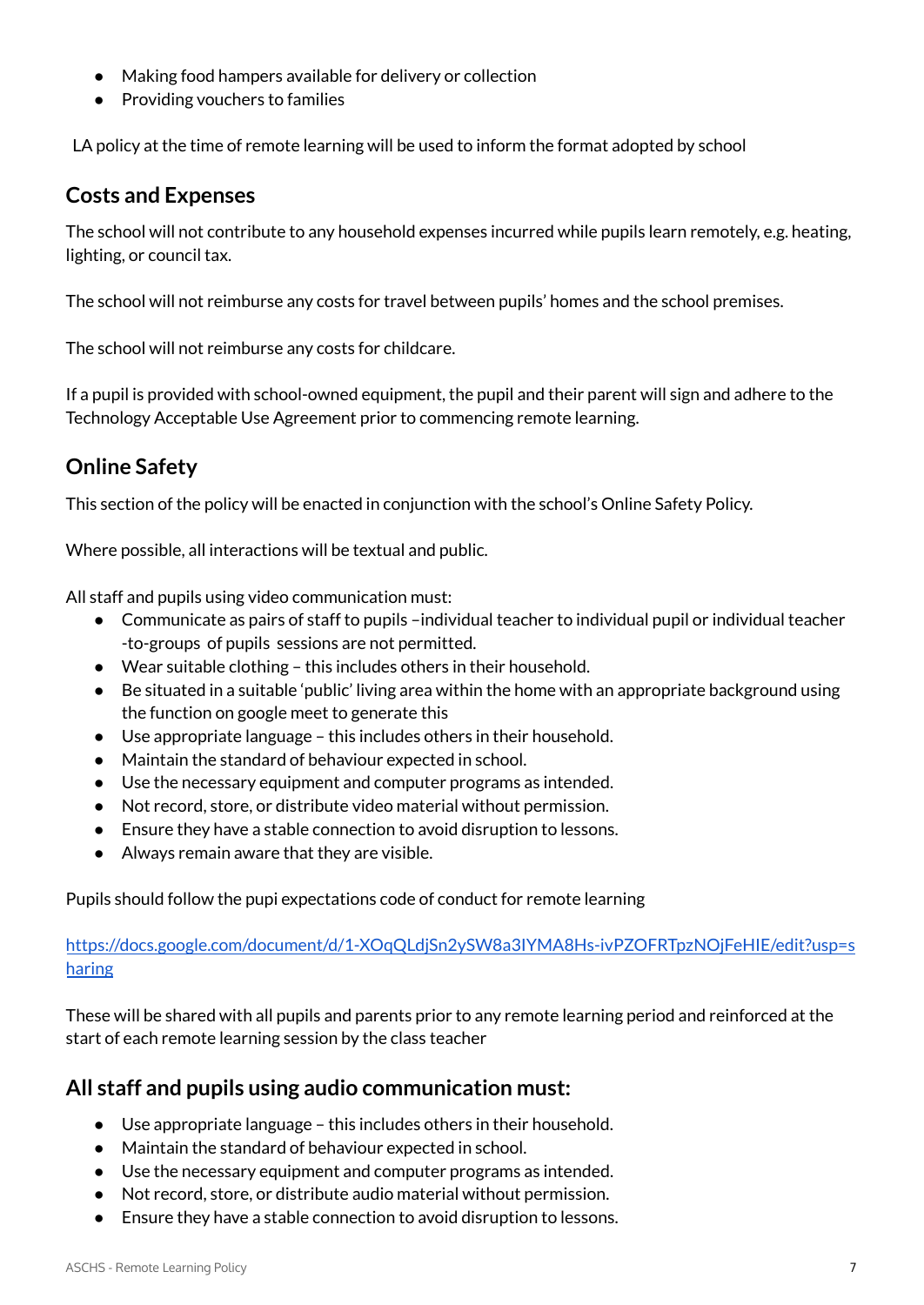Always remain aware that they can be heard.

The school will consider whether one-to-one sessions are appropriate in some circumstances, e.g. to provide support for pupils with SEND. This will be decided and approved by the SLT, in collaboration with the SENCO.

Pupils not using devices or software as intended will be disciplined in line with the Behavioural Policy. The school will risk assess the technology used for remote learning prior to use and ensure that there are no privacy issues or scope for inappropriate use.

The school will consult with parents at least prior to the period of remote learning about what methods of delivering remote teaching are most suitable – alternate arrangements will be made where necessary.

The school will ensure that all school-owned equipment and technology used for remote learning has suitable anti-virus software installed, can establish secure connections, can recover lost work, and allows for audio and visual material to be recorded or downloaded, where required.

The school will communicate to parents via letter about any precautionary measures that need to be put in place if their child is learning remotely using their own/family-owned equipment and technology, e.g. ensuring that their internet connection is secure.

During the period of remote learning, the school will maintain regular contact with parents to: Reinforce the importance of children staying safe online.

Ensure parents are aware of what their children are being asked to do, e.g. sites they have been asked to use and staff they will interact with.

Encourage them to set age-appropriate parental controls on devices and internet filters to block malicious websites.

Direct parents to useful resources to help them keep their children safe online.

The school will not be responsible for providing access to the internet off the school premises and will not be responsible for providing online safety software, e.g. anti-virus software, on devices not owned by the school.

# **Safeguarding**

This section of the policy will be enacted in conjunction with the school's Child Protection and Safeguarding Policy, which has been updated to include safeguarding procedures in relation to remote working.

The DSL and headteacher will identify 'vulnerable' pupils (pupils who are deemed to be vulnerable or are at risk of harm) via risk assessment prior to the period of remote learning.

The DSL will arrange for regular contact to be made with vulnerable pupils, prior to the period of remote learning.

Phone calls made to vulnerable pupils will be made using school phones where possible.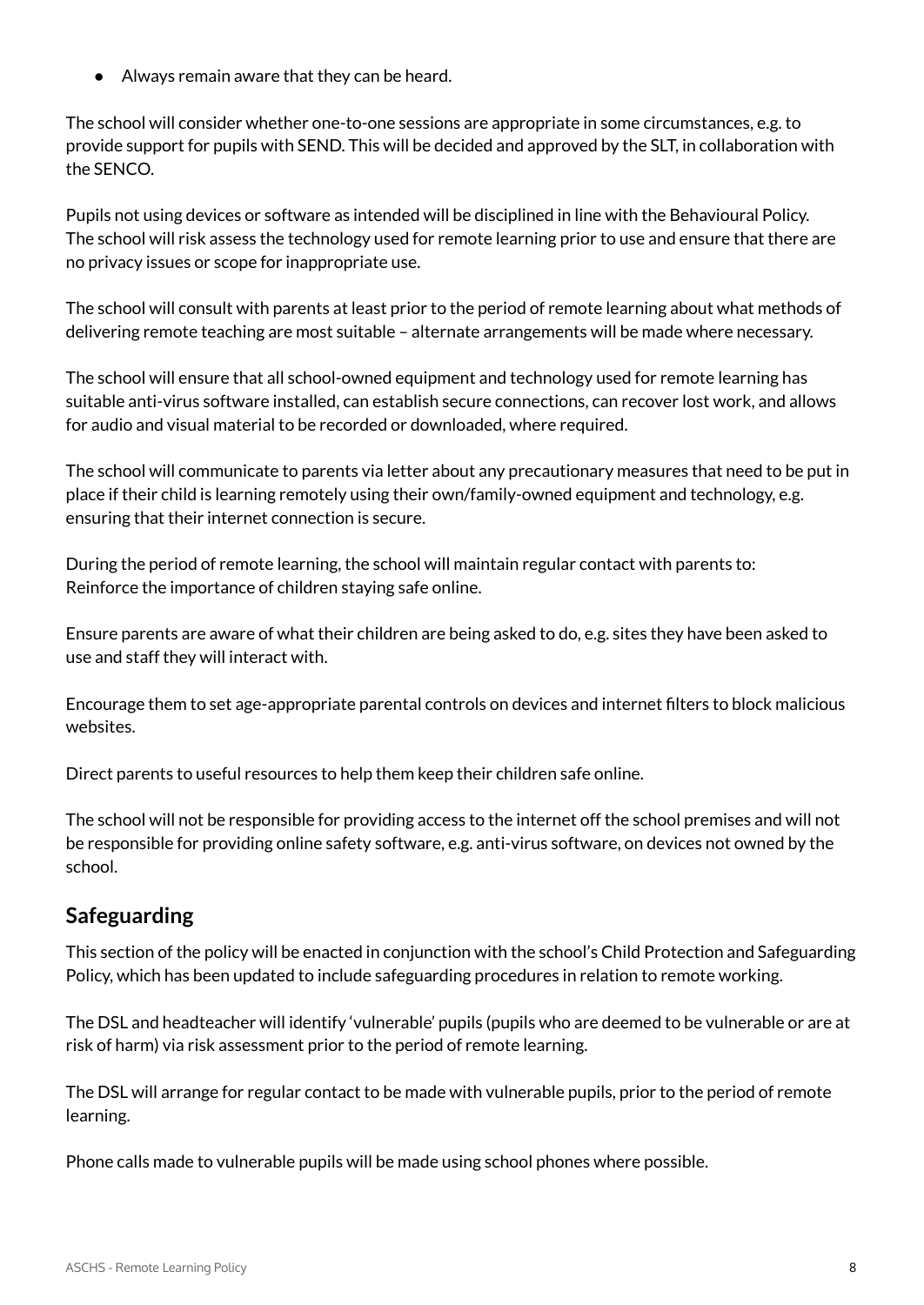The DSL will arrange for regular contact with vulnerable pupils once per week at minimum, with additional contact, including home visits, arranged where required.

All contact with vulnerable pupils will be recorded on paper and suitably stored via Google sheets in a secure area on Google Drive.

The DSL and her team will keep in contact with vulnerable pupils' social workers or other care professionals during the period of remote working, as required.

All home visits must:

- Have at least one suitably trained individual present.
- Be undertaken by no fewer than two members of staff.
- Be suitably recorded so that the DSL has access to them.
- Actively involve the pupil.

Vulnerable pupils will be provided with a means of contacting the DSL, their deputy, or any other relevant member of staff – this arrangement will be set up by the DSL prior to the period of remote learning.

The DSL will meet (in person or remotely) with the relevant members of staff once per week to discuss new and current safeguarding arrangements for vulnerable pupils learning remotely.

All members of staff will report any safeguarding concerns to the DSL immediately.

Pupils and their parents will be encouraged to contact the DSL if they wish to report safeguarding concerns, e.g. regarding harmful or upsetting content or incidents of online bullying. The school will also signpost families to the practical support that is available for reporting these concerns.

## **Data Protection**

This section of the policy will be enacted in conjunction with the school's Data Protection Policy.

Staff members will be responsible for adhering to the GDPR when teaching remotely and will ensure the confidentiality and integrity of their devices at all times.

Sensitive data will only be transferred between devices if it is necessary to do so for the purpose of remote learning and teaching.

Any data that is transferred between devices will be suitably encrypted or have other data protection measures in place so that if the data is lost, stolen, or subject to unauthorised access, it remains safe until recovered.

Parents' and pupils' up-to-date contact details will be collected prior to the period of remote learning. All contact details will be stored in line with the Data Protection Policy and retained in line with the Records Management Policy.

The school will not permit paper copies of contact details to be taken off the school premises. Pupils are not permitted to let their family members or friends use any school-owned equipment which contains personal data.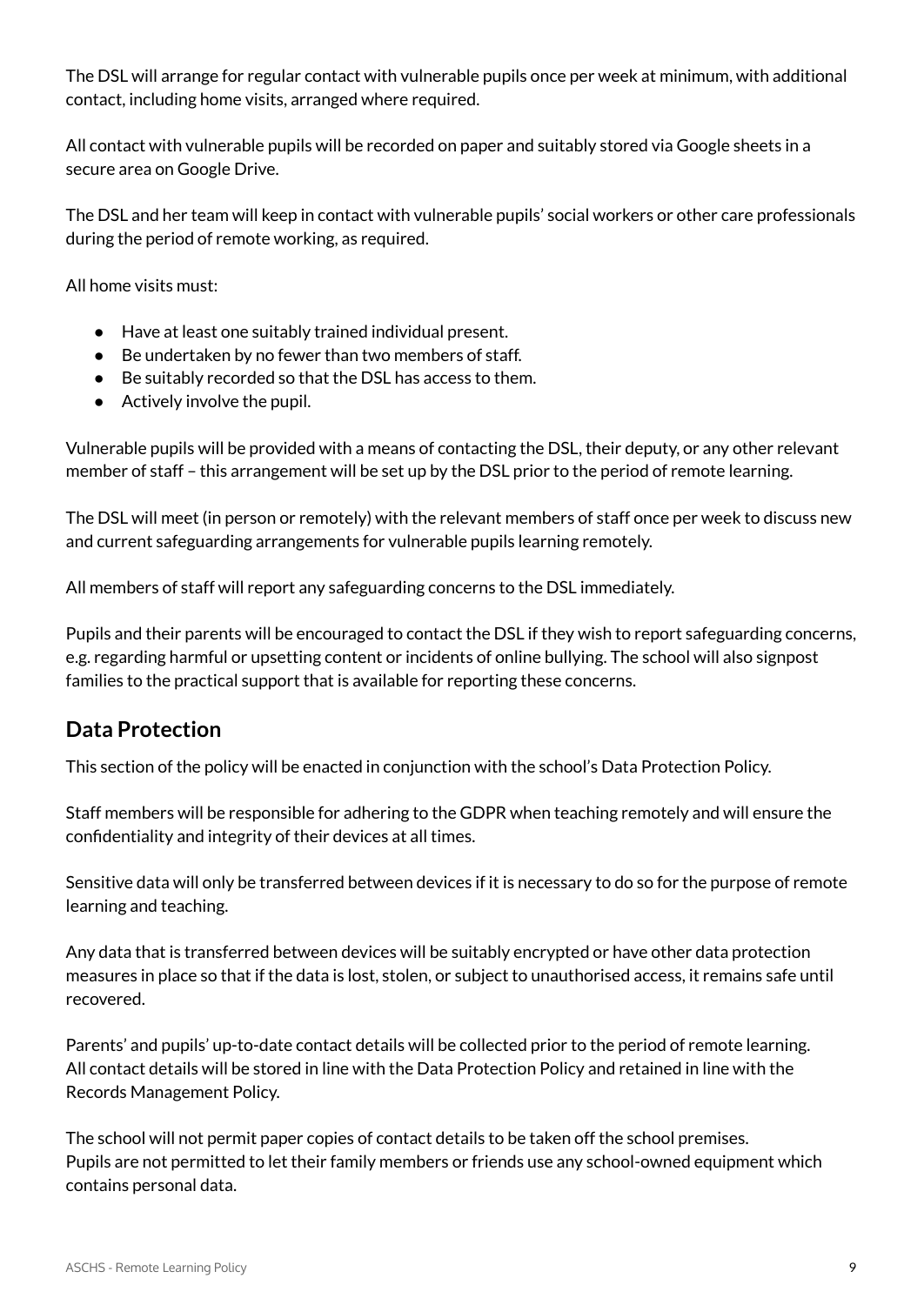Any breach of confidentiality will be dealt with in accordance with the school's Data and E-Security Breach Prevention Management Plan.

Any intentional breach of confidentiality will be dealt with in accordance with the school's Behaviour Policy or the Disciplinary Policy and Procedure.

## <span id="page-10-0"></span>**Marking and Feedback**

- All schoolwork completed through remote learning must be:
- Finished when returned to the relevant member of the teaching staff.
- Returned on or before the deadline set by the relevant member of the teaching staff.
- Completed to the best of the pupil's ability.
- The pupil's own work.
- Marked in line with the Assessment Policy and individual subjects Learning Journey Documents
- Returned to the pupil, once marked, by an agreed date.

The school expects pupils and staff to maintain a good work ethic during the period of remote learning. Pupils are accountable for the completion of their own schoolwork – teaching staff will contact parents via email or telephone call if their child is not completing their schoolwork or their standard of work has noticeably decreased.

Progress Leaders and all teaching staff will monitor the academic progress of pupils with and without access to the online learning resources and discuss additional support or provision with SLT links as soon as possible.

Progress Leaders and all teaching staff will monitor the academic progress of pupils with SEND and discuss additional support or provision with the SENCO/Assistant SENCO as soon as possible.

The school accepts a variety of formative assessment and feedback methods, e.g. through quizzes and other digital tools such as Google Forms and online marking of Google Documents, and will support them with implementing these measures for remote learning where possible.

# **Health and Safety**

This section of the policy will be enacted in conjunction with the school's Health and Safety Policy.

Teaching staff and ICT technicians will ensure pupils are shown how to use the necessary equipment and technology safely and correctly prior to the period of remote learning.

If using electronic devices during remote learning, pupils will be encouraged to take a five-minute screen break every two hours.

Screen break frequency will be adjusted to five minutes every hour for younger pupils or pupils with medical conditions who require more frequent screen breaks.

If any incidents or near-misses occur in a pupil's home, they or their parents are required to report these to the health and safety officer or other relevant member of staff immediately so that appropriate action can be taken.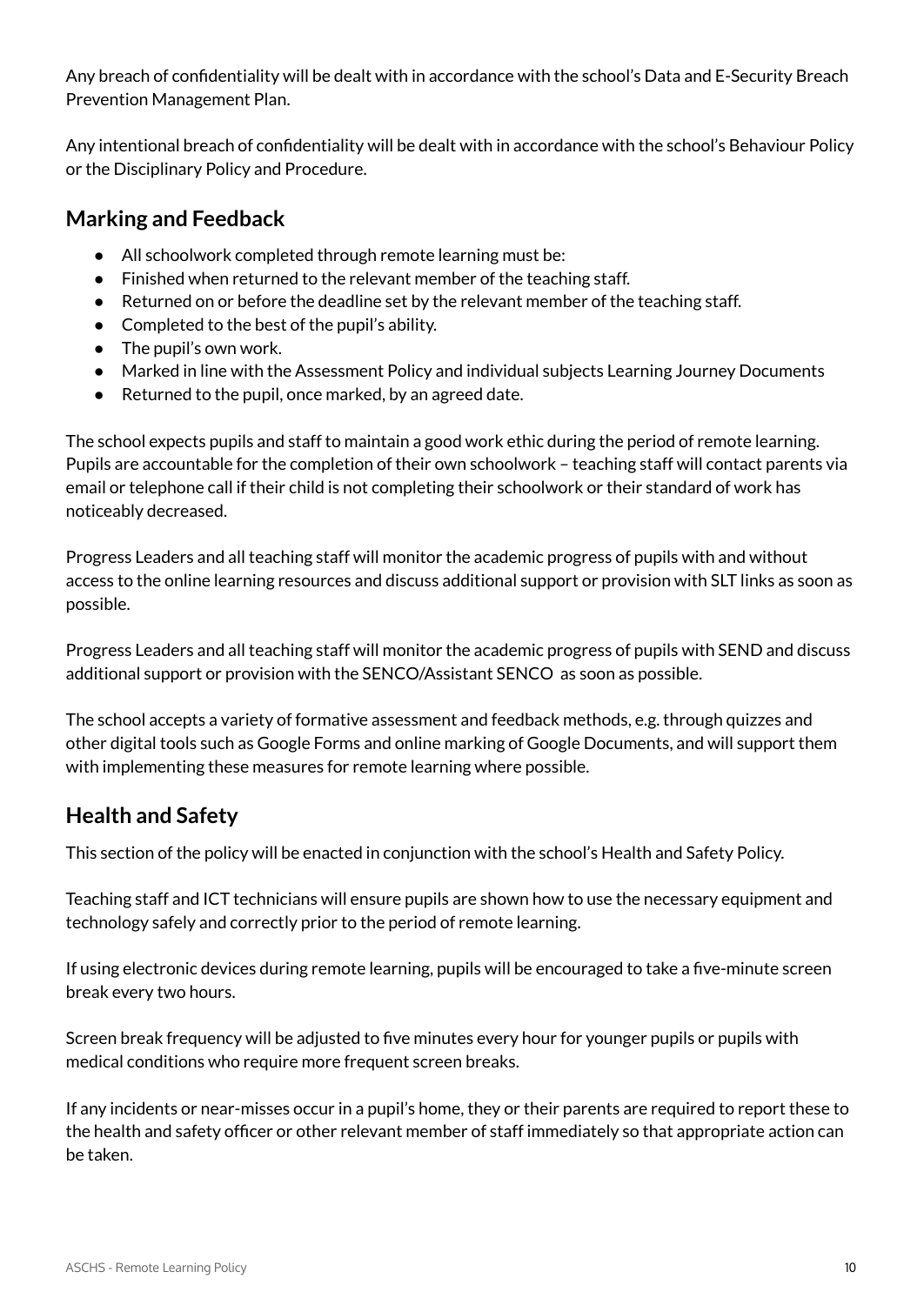# <span id="page-11-0"></span>**School Day and Absence**

Pupils will be present for remote learning by the scheduled time of their school day 9:00am and cease their remote learning by the scheduled time of their school day (2:50pm from Monday to Friday, with the exception of breaks and lunchtimes), as per their timetable. At 9:15am students are expected to attend a daily registration period with their form teacher which is recorded on SIMS. Non attendance at registration will be followed up by first day response actions (text and call) from APL's

Pupils are not expected to do schoolwork during their break or lunch times.

Pupils with SEND or additional medical conditions who require more regular breaks, e.g. sensory breaks, are not expected to do schoolwork during their breaks.

Pupils who are unwell are not expected to be present for remote working until they are well enough to do so.

Parents will inform their child's Assistant Progress Leader no later than 8:30am on a day if their child is unwell and unable to engage in Remote Learning

The school will monitor absence and lateness.

## **Communication**

The school will ensure adequate channels of communication are arranged in the event of an emergency. The school will communicate with parents via letter and the school website about remote learning arrangements with weekly updates as necessary.

The headteacher will communicate with staff as soon as possible via email about any remote learning arrangements.

Members of staff involved in remote teaching will ensure they have a working mobile device that is available to take phone calls during their agreed working hours.

The school understands that pupils learning remotely have the right to privacy out-of-hours and should be able to separate their school and home lives – communication is only permitted during school hours. Members of staff will have visual contact with their line manager once per week.

As much as possible, all communication with pupils and their parents will take place within the school hours outlined in the School Day and [Absence](#page-11-0) part of this policy.

Pupils will have verbal contact with a member of teaching staff at least once per week via Google Classroom online group learning or through weekly/fortnightly pastoral phone calls home. The latter will be dependent on the length of the remote learning period.

Parents and pupils will inform the relevant member of staff as soon as possible if schoolwork cannot be completed.

Issues with remote learning or data protection will be communicated to the pupils' teacher as soon as possible so they can investigate and resolve the issue.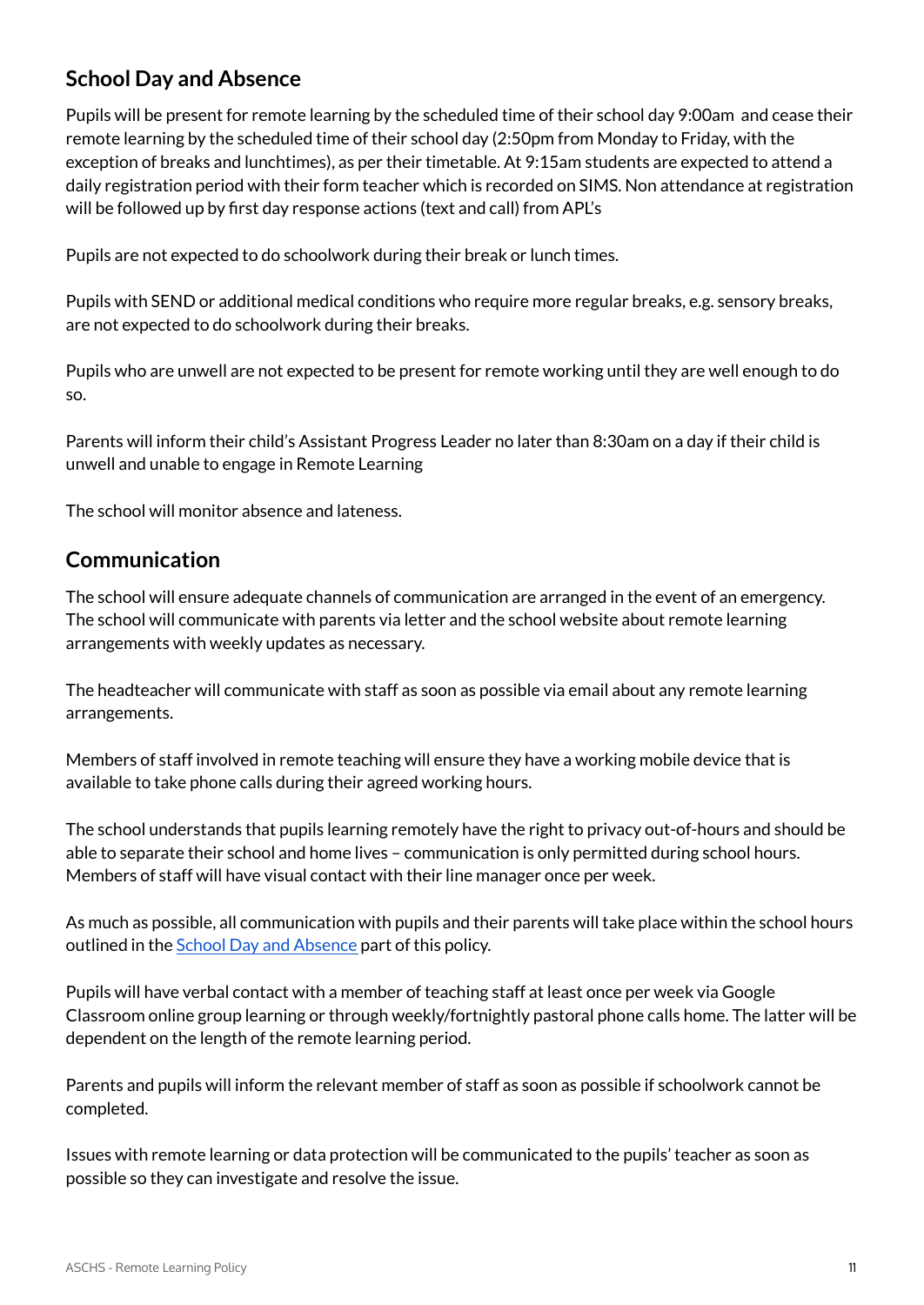The pupils' teacher will keep parents and pupils informed of any changes to the remote learning arrangements or the schoolwork set.

The headteacher will review the effectiveness of communication on a weekly basis and ensure measures are put in place to address gaps or weaknesses in communication.

## **Monitoring and review**

This policy will be reviewed at a minimum on an annual basis by the headteacher.

Any changes to this policy will be communicated to all members of staff and other stakeholders.

The next scheduled review date for this policy is September 2021.

# **Remote Learning During the Coronavirus (COVID-19) Pandemic**

Within the ever-changing circumstances we are currently living through, we must be prepared for local restrictions. If local restrictions apply, the school will implement provision for remote learning to ensure pupils never miss out on education. We will ensure that our curriculum is inclusive and accessible to all. This policy annex outlines additional measures that will be implemented for delivering remote learning during the pandemic.

## **Legal framework**

This policy has due regard to all relevant legislation, statutory and good practice guidance including, but not limited to, the following:

- DfE (2020) 'Safeguarding and remote education during coronavirus (COVID-19)'
- DfE (2020) 'Adapting teaching practice for remote education'
- DfE (2020) 'Guidance for full opening: schools'
- DfE (2020) 'Get help with technology during coronavirus (COVID-19)'
- DfE (2020) 'Get laptops and tablets for children who cannot attend school due to coronavirus (COVID-19)'
- DfE (2020) 'How schools can plan for tier 2 local restrictions'
- DfE (2020) 'Laptops, tablets and 4G wireless routers provided during coronavirus (COVID-19)'
- Department of Health & Social Care (2020) 'COVID-19 contain framework: a guide for local decision makers'

## **Contingency planning**

The school will work closely with the LA to ensure the premises is COVID-secure, and will complete all necessary risk assessments – results of the opening risk assessment will be published on the school's website.

The school will work closely with the local health protection team when local restrictions apply and implement the provisions set within their contingency plan.

The school will communicate its contingency plans for local restrictions with parents, including whether it will remain open to vulnerable pupils and children of critical workers, or if remote working will be applicable for all.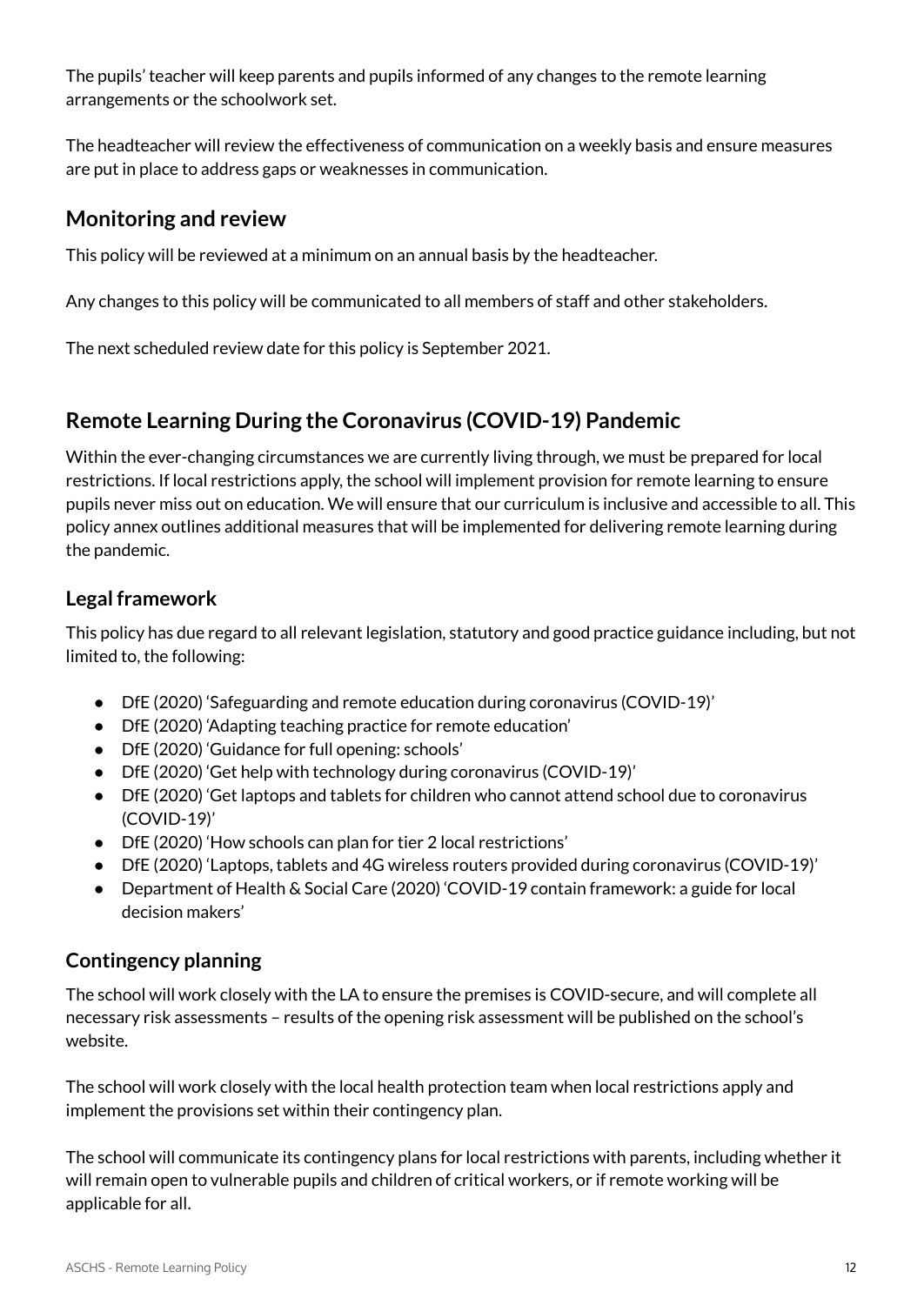If local restrictions are not applied, but a single class or 'bubble' needs to self-isolate, the school will immediately implement remote learning for that group.

The level of remote learning provision required will be based on the government's four tiers of local restrictions. Where there are no local restrictions in place, the school will continue to remain fully open to all, and these tiers will not apply.

## **Tier 1 local restrictions**

The school will remain open if tier 1 restrictions are in place, and remote learning will not be provided at this time.

## **Tier 2 local restrictions**

The school will adopt a rota system which will require a combination of remote learning and classroom-based learning to be provided. The rota will allow for two weeks at home and two weeks in school.

[Secondary schools] Children of critical workers and vulnerable children will be able to access full-time on-site provision. Attendance for these pupils will be prioritised and strongly encouraged.

[Secondary schools] When considering remote learning in a rota system, teachers will:

- Set assignments so that pupils have meaningful and ambitious work each day.
- Deliver a planned, coherent and well-sequenced curriculum which allows skills to be built incrementally.
- Assess progress by using questions and other suitable tasks and be clear on how regularly work will be checked.
- Adjust the pace or difficulty of what is being taught in response to questions or assessments, including, where necessary, revising material or simplifying explanations to ensure pupils' understanding.

[Secondary schools] Pupils who will be unable to engage effectively in remote education at home due, e.g. to a lack of devices or quiet space to study, might be considered vulnerable and, therefore, able to attend full-time on-site provision.

## **Tier 3 local restrictions**

The school will limit on-site attendance to just vulnerable children and children of critical workers. All other pupils will receive remote education in line with section 3 of this appendix.

## **Tier 4 local restrictions**

The school will limit on-site attendance to just vulnerable children and young people. All other pupils will receive remote education in line with section 3 of this appendix.

# **Teaching and learning**

All pupils will have access to high-quality education when remote working.

The school will use a range of teaching methods to cater for all different learning styles.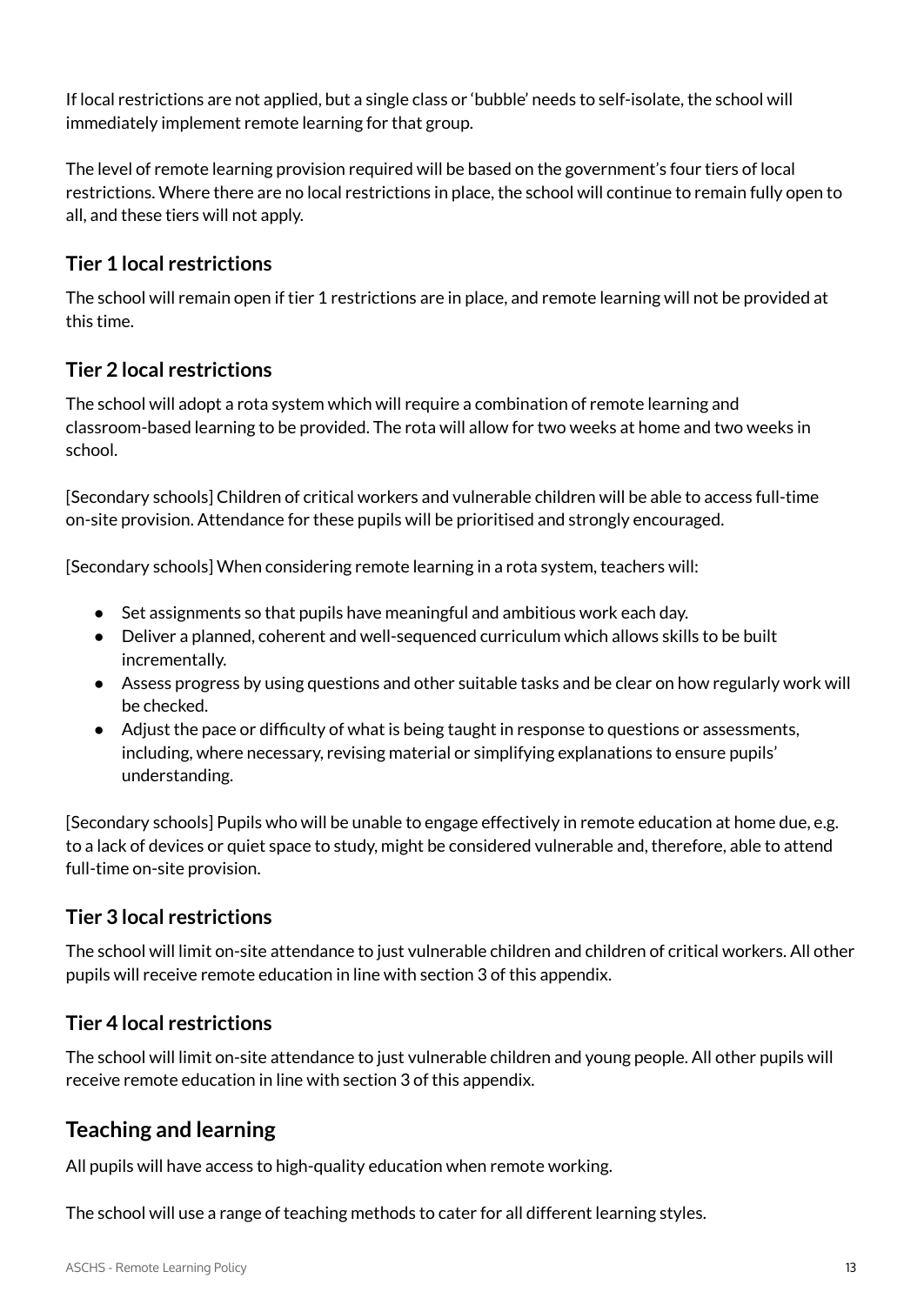Teachers will ensure lessons are inclusive for all pupils and can be adapted to account for the needs of disadvantaged pupils and pupils with SEND.

When teaching pupils who are working remotely, teachers will:

- Set assignments so that pupils have meaningful and ambitious work each day.
- Deliver a planned, coherent and well-sequenced curriculum which allows skills to be built incrementally.
- Provide frequent, clear explanations of new content through high-quality curriculum resources, including through educational videos.
- Assess progress by using questions and other suitable tasks and be clear on how regularly work will be checked.
- Adjust the pace or difficulty of what is being taught in response to questions or assessments, including, where necessary, revising material or simplifying explanations to ensure pupils' understanding.
- Plan a programme that is of equivalent length to the core teaching pupils would receive in school, ideally including daily contact with teachers.

All provisions for remote learning will be subject to the class group's age, ability and/or any SEND.

In exceptional circumstances, the school may reduce its curriculum offering to enable pupils to cope with the workload – the headteacher will assess this need, keeping pupils' best interests in mind, and will not take the decision lightly.

Teachers will continue to make use of formative assessments throughout the academic year, e.g. quizzes.

The school will utilise the support available through the DfE's 'Get help with technology during coronavirus (COVID-19)' scheme.

Under the scheme, the school can order laptops, tablets and 4G wireless routers to support the following groups of pupils if they do not have access to a digital device or the internet through other means:

- Pupils in Years 3 to 11
- Clinically extremely vulnerable children across all year groups who are shielding or self-isolating in line with government advice
- Children in all year groups who are unable to access remote education whilst attending school on a hospital site.

Before distributing devices, the school will ensure:

- The devices are set up to access remote education.
- Appropriate safeguarding controls and support are in place to help pupils and their families use the devices safely.

Once devices are ready for collection, the school will either arrange for them to be collected by families from school or delivered to pupils' homes, ensuring infection control measures are adhered to as part of this process.

# **Returning to School**